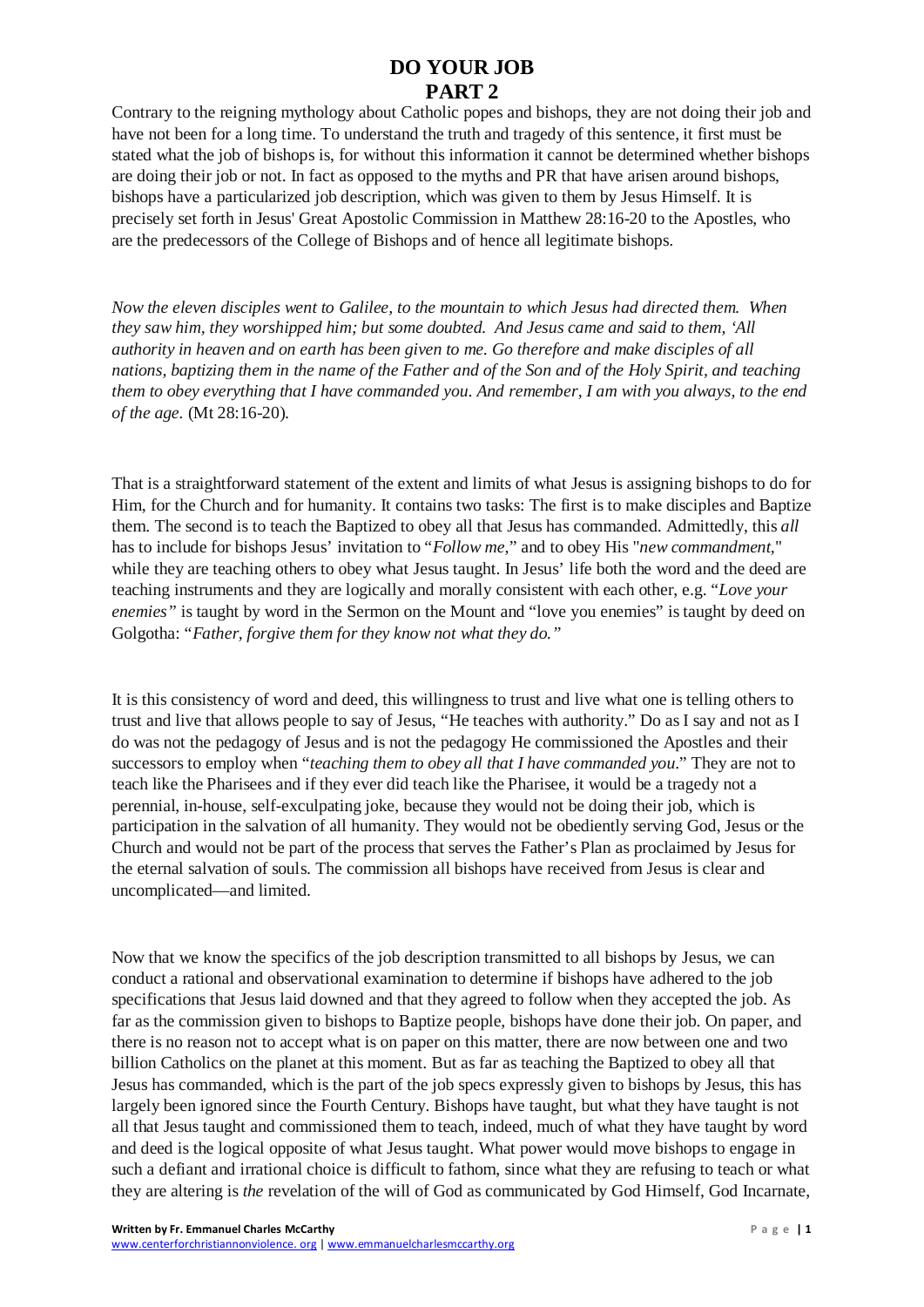## **DO YOUR JOB PART 2**

for the purpose of the eternal salvation of souls, for the eternal salvation of all humanity.

Christianity is an historical religion. Christianity basis its claim on facts of history it asserts as true. If these are demolished, Christianity is nothing but another esoteric, abstract religious mind-game, a mythology conjured-up to cope with evil, suffering, death and fear. But, Christianity is not this. Christianity identifies as historical truth the Jesus of history with His life's history of words and deeds and with His death in a particular manner, time and place as stated in the Four Gospels. Historical truth and faith are inextricably united in the Good News proclaimed by Jesus Christ. This means that interfering with, altering or ignoring the historical truth of Jesus as presented in the Gospels is immoral.

"*It is common knowledge that among all the Scriptures, even those of the New Testament, the Gospels have a special pre-eminence, and rightly so, for they are the principal witness of the life and teaching of the Incarnate Word, our Savior.*

*The Church has always held and continues to hold that the Four Gospels are of Apostolic origin. For what the Apostles preached in fulfilment of the commission of Christ, afterwards they themselves and apostolic men, under the inspiration of the divine Spirit, handed on to us in writing, the foundation of faith, namely the Four Gospels, according to Matthew, Mark, Luke and John.*

*The Church has firmly and with absolute constancy held and continues to hold, the Four Gospels just named, whose historical character the Church unhesitatingly asserts, faithfully hand on what Jesus Christ, while living among men, really did and taught for their eternal salvation until the day He was taken up into heaven. After the Ascension of our Lord the apostles handed on to their hearers what He had said and done. They told the honest truth about Jesus. For their intention (Lk 1:2-4) was that people may know the truth about those matters in which we have been instructed"* (Vatican II, Dogmatic Constitution on Divine Revelation, 18,19).

To say, as some have, that Jesus of Nazareth never existed is not a statement of faith. It is a statement concerning history. It must be challenged and shown to be true or false by historical evidence, not by theological arguments. To say that Jesus of Nazareth rejected violence and enmity and taught a love of neighbor that includes love of the neighbor who is the enemy—even the lethal enemy—is not a faith statement. It is a statement of historical fact based on the historical evidence that exists about Jesus of Nazareth. The dean of Catholic Biblical scholars in the mid-twentieth century, the late Rev. John L. McKenzie, confirms this historical truth about Jesus when he unambiguously states, "*If Jesus did not reject any type of violence for any purpose, then we know nothing of him…No reader of the New Testament, simple or sophisticated, can retain any doubt of Jesus' position toward violence directed to persons, individual or collective, he rejected it totally.*" One of, if not the most respected Biblical scholar researching and writing in the twenty-first century on the historical Jesus, the Catholic priest Rev. John Meier, in his magisterial four volume, twenty-five years in the writing, A MARGINAL JEW, and after thirty-two pages of analysis and explication (p.528-551) says that nowhere in the huge amount of material that ancient parallels provide, in the Old Testament or in intertestamental writings "do we find the terse, direct, disturbing command, '*Love your enemies.*' This command goes back to Jesus…We award it the palm of authenticity." No ecumenical councils, no infallible papal documents, no consensus of theologians is needed to authenticate this as the truth. It is a historically verifiable truth and fact about Jesus of Nazareth, whether He is thought to be the